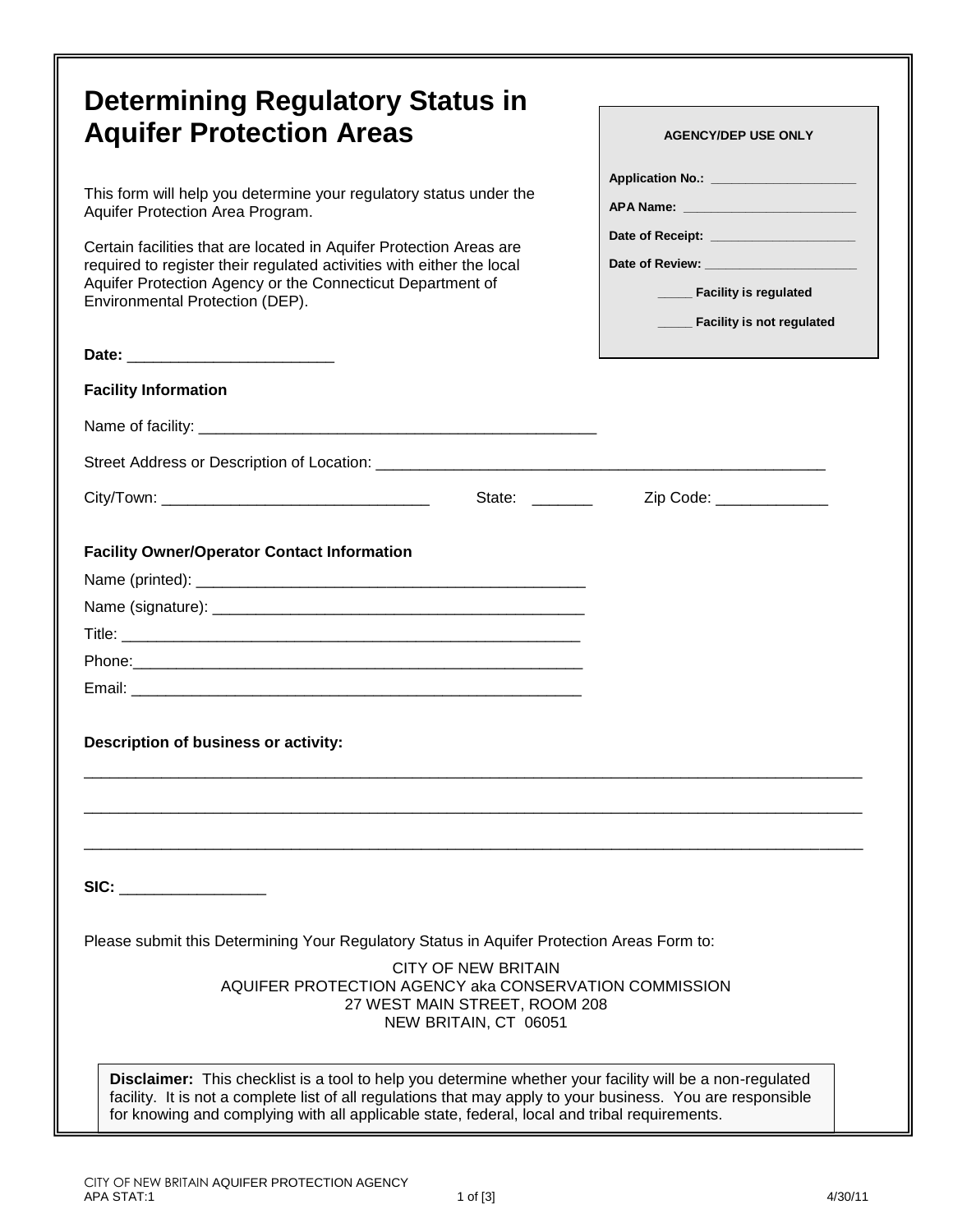## **Regulated Activity List**

Ī

|                             | the facility. | From the following list, check all regulated activities being conducted at the facility or activities proposed for                                                                                                                                       |
|-----------------------------|---------------|----------------------------------------------------------------------------------------------------------------------------------------------------------------------------------------------------------------------------------------------------------|
|                             |               | Regulated Activity: There are exceptions within each regulated activity. For a full description of each<br>regulated activity see Section 2(a)(35) of the Aquifer Protection Area Regulations of the<br><b>CITY OF NEW BRITAIN.</b>                      |
| $\Box$                      | (A)           | Underground storage or transmission of oil or petroleum                                                                                                                                                                                                  |
| $\Box$                      | (B)           | Oil or petroleum dispensing for the purpose of retail, wholesale or fleet use                                                                                                                                                                            |
| $\Box$                      | (C)           | On-site storage of hazardous materials for the purpose of wholesale sale                                                                                                                                                                                 |
| $\Box$                      | (D)           | Repair or maintenance of vehicles or internal combustion engines of vehicles                                                                                                                                                                             |
| $\Box$                      | (E)           | Salvage operations of metal or vehicle parts                                                                                                                                                                                                             |
| $\Box$                      | (F)           | Wastewater discharges to ground water other than domestic sewage and stormwater                                                                                                                                                                          |
| $\Box$                      | (G)           | Car or truck washing (unsewered)                                                                                                                                                                                                                         |
| $\Box$                      | (H)           | Production or refining of chemicals                                                                                                                                                                                                                      |
| $\Box$                      | (1)           | Clothes or cloth cleaning service (dry cleaner)                                                                                                                                                                                                          |
| $\Box$                      | (J)           | Industrial laundry service (unsewered)                                                                                                                                                                                                                   |
| $\Box$                      | (K)           | Generation of electrical power by means of fossil fuels (power plants)                                                                                                                                                                                   |
| $\Box$                      | (L)           | Production of electronic boards, electrical components, or other electrical equipment                                                                                                                                                                    |
| $\Box$                      | (M)           | Embalming or crematory services (unsewered)                                                                                                                                                                                                              |
| $\Box$                      | (N)           | Furniture stripping operations                                                                                                                                                                                                                           |
| $\Box$                      | (O)           | Furniture finishing operations                                                                                                                                                                                                                           |
| $\Box$                      | (P)           | Storage, treatment or disposal of hazardous waste under a RCRA permit                                                                                                                                                                                    |
| $\Box$                      | (Q)           | Biological or chemical testing, analysis or research (unsewered)                                                                                                                                                                                         |
| $\Box$                      | (R)           | Pest control services                                                                                                                                                                                                                                    |
| $\Box$                      | (S)           | Photographic finishing (unsewered)                                                                                                                                                                                                                       |
| $\Box$                      | (T)           | Production or fabrication of metal products                                                                                                                                                                                                              |
| $\Box$                      | (U)           | Printing, plate making, lithography, photoengraving, or gravure                                                                                                                                                                                          |
|                             | (V)           | Accumulation or storage of waste oil, anti-freeze or spent lead-acid batteries (recycling facility<br>under a state DEP General Permit)                                                                                                                  |
|                             | (W)           | Production of rubber, resin cements, elastomers or plastic                                                                                                                                                                                               |
| $\mathcal{L}_{\mathcal{A}}$ | (X)           | Storage of de-icing chemicals                                                                                                                                                                                                                            |
| $\Box$                      | (Y)           | Accumulation, storage, handling, recycling, disposal, reduction, processing, burning, transfer or<br>composting of solid waste (under a state DEP permit; a solid waste facility, landfill, transfer<br>station, composting facility, processing center) |
|                             | (Z)           | Dying, coating or printing of textiles, or tanning or finishing of leather                                                                                                                                                                               |
| $\Box$                      | (AA)          | Production of wood veneer, plywood, reconstituted wood or pressure-treated wood                                                                                                                                                                          |
|                             | (BB)          | Pulp production processes                                                                                                                                                                                                                                |

IL